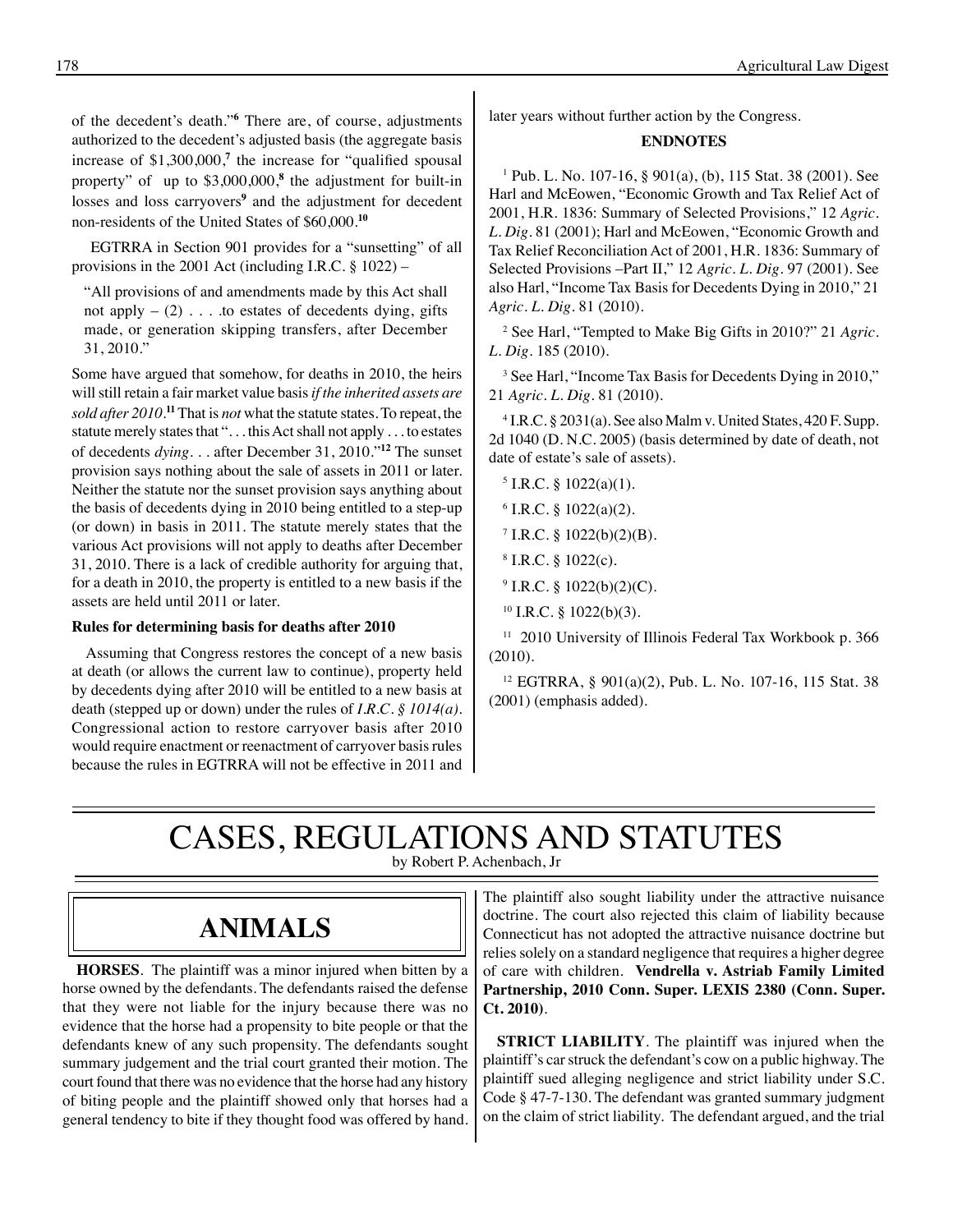court held, that S.C. Code § 47-7-130 did not apply to personal injuries. The statute provides that an owner of a domestic animal is liable for all damages resulting from a trespassing animal. The appellate court held that the statute allowed all types of damages, to real and personal property and for injuries to persons. However, the court held that the statute applied only for trespassing animals; therefore, summary judgment for the defendant on the claim of strict liability was proper. **Williams v. Smalls, 2010 S.C. App. LEXIS 222 (S.C. Ct. App. 2010)**.

## **bankruptcy**

#### **GENERAL**

**ATTORNEY'S FEES**. The debtor was a lawyer and had successfully challenged an IRS claim in the taxpayer's bankruptcy case. The debtor acted *pro se* in the bankruptcy case and the challenge to the IRS claim and sought attorney's fees. The Bankruptcy Court awarded the fees but the appellate court reversed, holding that attorney's fees could not be awarded where the debtor had not incurred any out-of-pocket expenses from engaging the services of an attorney. **United States v. Hudson, 2010-2 U.S. Tax Cas. (CCH) ¶ 50,719 (2d Cir. 2010)**.

#### **FEDERAL TAX**

**DISCHARGE**. The debtor owed taxes from 1999, 2000 and 2001 resulting from withdrawals from an IRA with insufficient withholding of taxes. In addition to insufficient withholding of taxes from the distributions, the taxpayer withdrew all of the IRA funds, stopped using checking accounts, and made extravagant purchases of real estate and personal property. The court held that the taxes were nondischargeable under Section  $523(a)(1)(C)$ for willful attempting to evade payment of the taxes. The court found that the debtor had made affirmative acts to avoid payment of the taxes by dealing in cash, stopping direct deposit of salary payments and opening a new bank account used to convert checks to cash. The court also found two indicia of willfulness: the debtor's intentional changing of withholding amounts to less than the amount sufficient to pay taxes and the debtor's changing to cash dealing after the IRS levied against the debtor's checking account. *In re* **Barkley v. United States, 2010-2 U.S. Tax Cas. (CCH) ¶ 50,725 (Bankr. N.D. Ga. 2010)**.

### **CONTRACTS**

**FARMER AS MERCHANT.** The defendant farmer had entered into a series of oral contracts with the plaintiff cooperative for the sale of grain. The defendant failed to perform on two of the contracts and the plaintiff filed suit for breach of contract. The defendant raised a statute of frauds defense and the plaintiff sought summary judgment under the claim that the defendant was a merchant under the Minnesota UCC § 336.2-201(2). The

plaintiff argued that, as a merchant under the UCC, the defendant had admitted the existence and terms of the contract after the plaintiff had sent the defendant a letter outlining the oral contracts' terms. In a decision designated as not for publication, the appellate court affirmed the trial court's grant of summary judgment for the plaintiff. The court acknowledged that the issue of whether a farmer can be a merchant under the UCC had not been decided in an appellate court in Minnesota but relied on similar cases in other states. The court found that the defendant was a merchant under the UCC because (1) the defendant had been farming since 1973, (2) the defendant had taken agricultural and business classes in college, (3) the defendant made all marketing decisions, (4) the defendant had sold grain to a variety of buyers and (5) the defendant had experience with cash sales and futures contracts. **Glacial Plains Cooperative v. Lindgren, 2010 Minn. App. Unpub. LEXIS 880 (Minn. Ct. App. 2010)**.

## **federal FARM PROGRAMS**

#### **EMERGENCY FOREST RESTORATION PROGRAM.**  The FSA has issued interim regulations amending the regulations

to implement the new Emergency Forest Restoration Program (EFRP) as required by the Food, Conservation, and Energy Act of 2008 (the 2008 Farm Bill). The EFRP will provide financial assistance to owners of non-industrial private forest land to restore land that was damaged by a natural disaster on or after January 1, 2010. This interim rule also reorganizes existing Emergency Conservation Program (ECP) regulations to incorporate EFRP and makes minor technical amendments to the existing regulations for ECP including general regulations that will now apply to both ECP and EFRP. **75 Fed. Reg. 70083 (Nov. 17, 2010)**.

**CROP INSURANCE**. The FCIC has issued proposed regulations to amend the common crop insurance regulations, extra long staple cotton crop insurance provisions, to remove all references to the daily spot cotton quotation and replace the reference with the national average loan rate published by the FSA, to incorporate a current special provisions statement into the crop provisions, and to make the extra long staple cotton crop insurance provisions consistent with the upland cotton crop insurance provisions. The changes will apply for the 2012 and succeeding crop years. **75 Fed. Reg. 70850 (Nov. 19, 2010)**.

# **FEDERAL ESTATE AND GIFT taxation**

 **MARITAL DEDUCTION**. The decedent had established a trust prior to marriage to the surviving spouse. The couple had entered into a marital agreement which had some terms that were inconsistent with the trust as to distribution of property at the decedent's death among the surviving spouse and other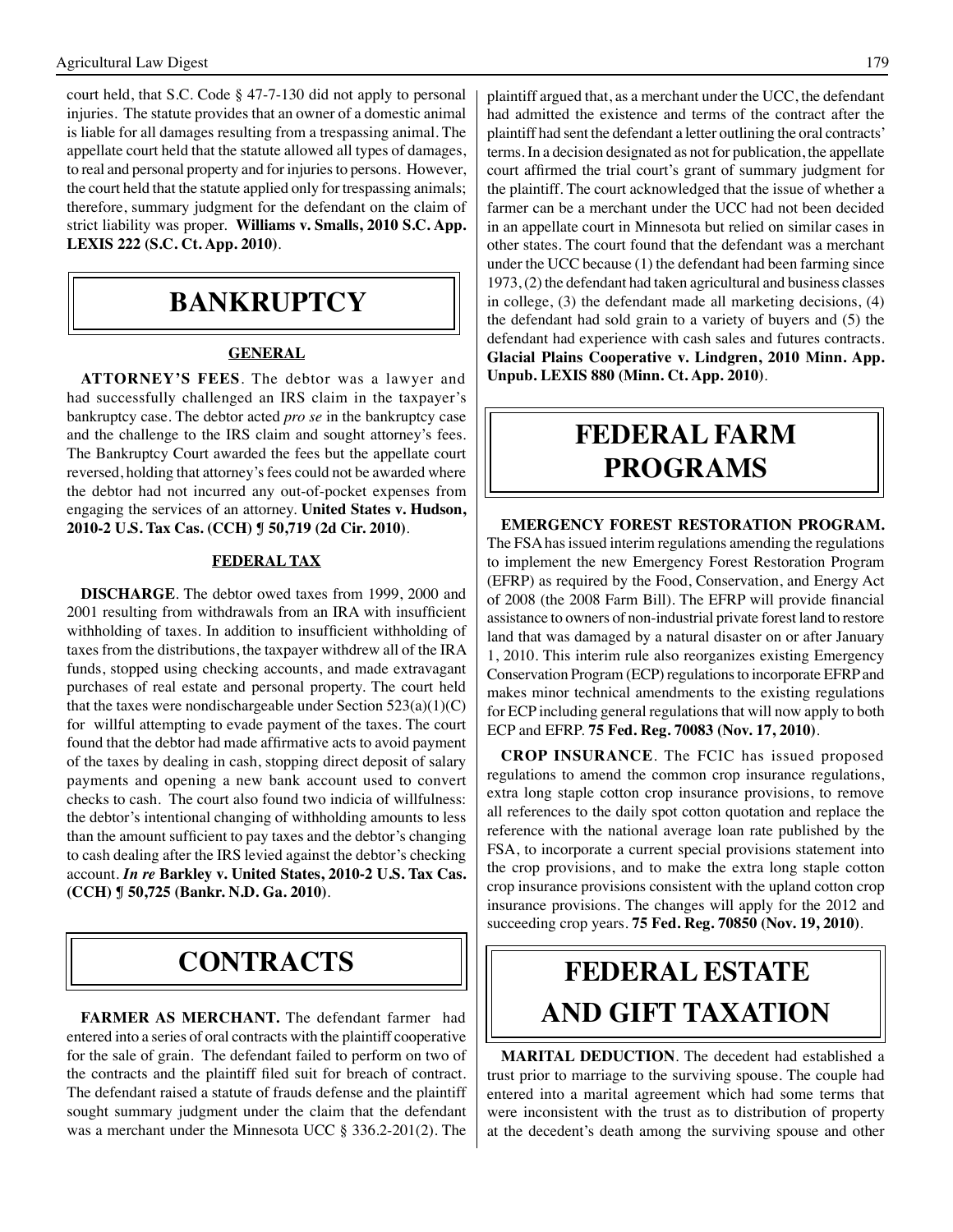heirs. The surviving spouse and other heirs obtained legal counsel and negotiated a resolution of the inconsistencies. The surviving spouse received estate property under the settlement agreement and the estate sought a ruling that amounts distributed to the spouse under the agreement were eligible for the marital deduction. The IRS ruled that the settlement was reached in good faith settlement of the spouse's legally enforceable claims; therefore, the property received under the settlement was eligible for the marital deduction. **Ltr. Rul. 201046004, Aug. 17, 2010**.

## **federal income taxation**

**ACCOUNTING METHOD**. The taxpayer had timely filed its federal income tax return for the taxable year, along with the original Form 3115 filed under *Rev. Proc. 2008-52, 2002- 1 C.B. 327*, to change its method of accounting for deducting internal employee compensation in the year the compensation is incurred, commencing with the taxable year ended. However, the taxpayer failed to file a duplicate of the Form 3115 with the IRS until one day after the deadline contained in section  $6.02(3)(a)$ of *Rev. Proc. 2008-52* due to an oversight by the taxpayer's tax preparation service beyond the taxpayer's control. The IRS allowed the taxpayer an extension of time to file Form 3115. **Ltr. Rul. 201046002, Aug. 18, 2010**.

**BONDS**. The IRS has issued guidance on the determination of when state and local bonds, as defined in I.R.C. § 103(c) are considered "issued" for purposes of deadlines on issuing bonds. The notice provides guidance on the relevant distinction between the "issue date" of a "bond" versus the "issue date" of an "issue" for purposes of this determination. One instance, among others, in which the notice applies is in determining when Build America Bonds, structured as "draw-down" bonds or loans in which draws are funded at different times, are considered issued for purposes of statutory deadlines on issuing these bonds under I.R.C. § 54AA. The notice does not apply for purposes of applying the qualified small issuer and de minimis exceptions to the tax-exempt carrying cost disallowance provision under I.R.C. § 265(b)(3) and I.R.C. § 265(b)(7) to draw-down loans. **Notice 2010-81, I.R.B. 2010-50**.

**BUSINESS EXPENSES**. The taxpayer was self-employed as a loan officer and worked with a loan processor. The taxpayer testified that the loan processor was to be paid 90 percent of the loan commissions obtained by both parties. The taxpayer's bank statements and checks demonstrated a pattern of deposits of the loan commission checks and payments to the loan processor of approximately 90 percent of the deposited commissions. However, there were several deposits which did not match the pattern. The court believed the taxpayer that the later deposits were only deposits of the taxpayer's share of the loan commissions and that the remainder was paid in cash to the loan processor. The court allowed business wage deductions for

the amounts paid by checks to the loan processor but adjusted the wage deductions allowed for the cash payments to reflect the same percentage as the check payments. The taxpayer's deductions for other business expenses were disallowed for failure to provide any written substantiation of the expenses. **Jenkins v. Comm'r, T.C. Memo. 2010-251**.

**COURT AWARDS AND SETTLEMENTS**. The taxpayer suffered physical injuries and sickness while incarcerated in a state prison. The taxpayer was released after it was determined that the taxpayer was wrongfully convicted. The state legislature enacted legislation which provided compensation for persons wrongfully convicted and the taxpayer received payments under this law. In a Chief Counsel Advice letter, the IRS ruled that payments received under the state compensation law were excludible from taxable income as compensation for physical injuries. **CCA 201045023, Nov. 4, 2010**.

**DISABILITY PAYMENTS**. The taxpayer's employer carried a disability insurance policy which provided monthly payments if the taxpayer was unable to work because of a physical disability. The taxpayer was injured while working and filed a claim for the disability, which was rejected. The taxpayer eventually obtained a settlement after filing a lawsuit against the insurance company. The insurance company issued a Form 1099 listing the settlement payment as miscellaneous income but sent the form to the wrong address. The taxpayer had a tax return preparer prepare the income tax return and the issue of the taxable nature of the settlement payment was investigated with calls to the employer and the IRS, both of which indicated that the settlement was not taxable. The IRS assessed a deficiency for the tax on the settlement amount. The court examined the original disability insurance policy to determine the nature of the payments and found that the payments were intended to substitute for the loss of income from a disability and were not intended as compensation for the injury itself. The court found that the settlement payment was intended to pay the taxpayer for the lost payments under the insurance policy and were not intended as compensation for the injury itself; therefore, the payments were taxable under I.R.C. § 105(c). The court refused to assess the accuracy-related penalty under I.R.C. § 6662 because the taxpayers made a reasonable attempt to determine the tax nature of the settlement and did not receive the Form 1099. **Gentile v. Comm'r, T.C. Memo. 2010-254**.

**DISASTER LOSSES.** On November 2, 2010, the President determined that certain areas in South Dakota are eligible for assistance from the government under the Disaster Relief and Emergency Assistance Act (42 U.S.C. § 5121) as a result of severe storms and flooding, which began on July 20, 2010. **FEMA-1947-DR***.* On November 5, 2010, the President determined that certain areas in the Virgin Islands are eligible for assistance from the government under the Act as a result of severe storms and flooding, which began on October 1, 2010. **FEMA-1948-DR***.* Accordingly, taxpayers in the areas may deduct the losses on their 2009 federal income tax returns. See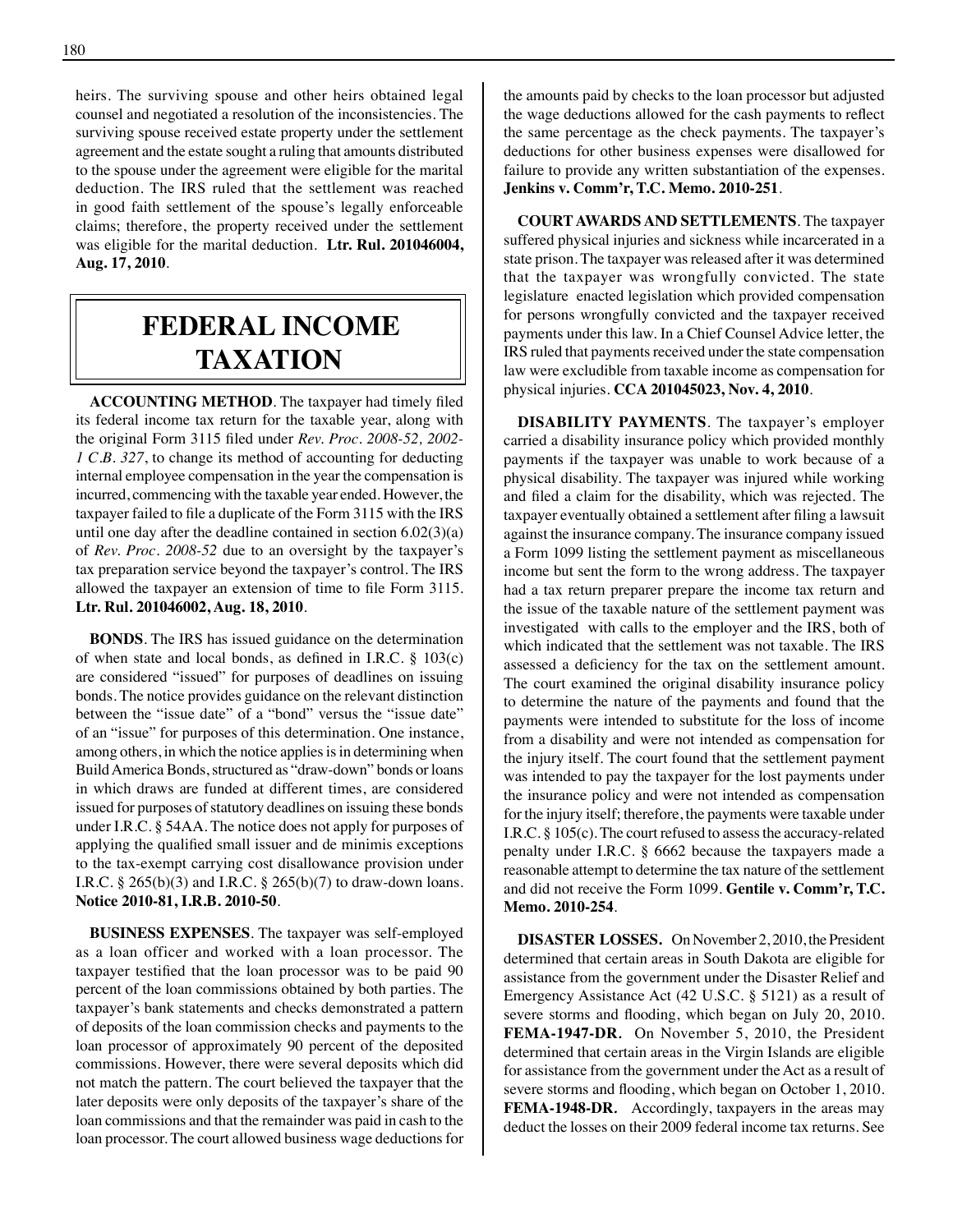#### I.R.C. § 165(i).

**DOMESTIC PRODUCTION DEDUCTION.** The taxpayer was a non-exempt farmer's marketing and purchasing agricultural cooperative. The cooperative made payments to members and participating patrons for grain produced by the members and patrons which were qualified per-unit retain allocations because they were (1) distributed with respect to the crops that the cooperative stored, processed and marketed for its patrons; (2) determined without reference to the cooperative's net earnings; and (3) paid pursuant to a contract with the patrons establishing the necessary preexisting agreement and obligation, and within the payment period of I.R.C. § 1382(d). The IRS ruled that the cooperative was allowed to add back these amounts paid to members as net proceeds in calculating its qualified production activities income under I.R.C. § 199(d)(3)(C). **Ltr. Rul. 201046001, Aug. 6, 2010**

**INCOME**. The taxpayer, a public utility, started a pilot program to determine the effectiveness of smart grid photovoltaic systems for residential customers. The customers received different types of systems installed in their homes without cost. The systems became the permanent property of the customers and had the potential to add value to the customers' homes. The IRS ruled that the value of the systems was not income to the customers but constituted energy conservation subsidies excluded from income under I.R.C. § 136. **Ltr. Rul. 201046013, Aug. 10, 2010**.

**IRA**. The IRS has issued guidance to drafters and users of pre-approved IRAs and drafters and users of prototype IRAs, including rules for when documents must be submitted to the Internal Revenue Service and new user fees for individual retirement annuities. The revenue procedure also provides guidance to users of the IRS's model IRAs and describes the availability of new model individual retirement annuities. **Rev. Proc. 2010-48, I.R.B. 2010-50**.

**INNOCENT SPOUSE RELIEF**. The taxpayer and spouse failed to file returns and pay taxes for several years due to the taxpayer's spouse's financial difficulties. The spouse suffered from depression and alcoholism and was eventually admitted for rehabilitation treatment. The taxpayer discovered the nonfilings and unpaid taxes during the spouse's treatment and made some attempts to file the returns. The couple separated but did not divorce. The court held that the taxpayer was not entitled to equitable innocent spouse relief, under I.R.C. § 6015(f) and *Rev. Proc. 2003-61, 2003-2 C.B. 296*, because the taxpayer was still married, the taxpayer did not demonstrate any economic hardship from paying the taxes, the taxpayer had not fully complied with the tax laws since the tax years involved, the taxpayer would receive a significant benefit from not paying the taxes and the taxpayer had reason to know that the taxes were not being paid. **Pugsley v. Comm'r, T.C. Memo. 2010-255**.

During the taxpayer's marriage, the couple's income came

solely from the spouse's sole proprietorship business. The spouse controlled the financial information from the business and there was evidence of mental and physical abuse of the taxpayer by the spouse. The couple divorced and the IRS assessed unpaid taxes from which the taxpayer sought innocent spouse relief. The court granted equitable innocent spouse relief under *Rev. Proc. 2003- 61, 2003-2 C.B. 296*, because (1) the taxpayer was divorced, (2) the taxpayer would suffer economic hardship from paying the taxes; (3) the taxpayer had since complied with all tax laws; (4) the taxpayer would not receive a significant benefit from not paying the taxes; and (5) the taxpayer was abused by the former spouse during the tax years involved. **Drayer v. Comm'r, T.C. Memo. 2010-257**.

**LEGAL EXPENSES.** The taxpayer was an S corporation owned by another corporation. An employee of the taxpayer was a shareholder of the other corporation. The employee provided investment services for a third corporation which committed embezzlement of its clients' funds. Although the taxpayer ceased business with the third corporation upon learning about the embezzlement, the employee failed to timely report the embezzlement to the proper authorities and the employee pled guilty of misprison, resulting in a fine, order for restitution, and a prison sentence. The taxpayer paid the fine and restitution assessment and legal fees for the employee. The IRS ruled that the amounts paid arose out of the taxpayer's business activities and were deductible under I.R.C. § 162(a). **Ltr. Rul. 201045005, July 29, 2010**.

**REPAIRS**. The IRS has published an Audit Techniques Guide that addresses whether an expenditure qualifies as a currently deductible repair or is required to be capitalized. **Capitalization v Repairs Audit Technique Guide, IRPO ¶ 202,495, Nov. 22, 2010**.

#### **S CORPORATIONS**

PASSIVE INVESTMENT INCOME. The taxpayer was an S corporation which had a subsidiary which owned and operated a series of commercial rental properties for small start-up technology companies. The taxpayer, through the subsidiary, provided services for the buildings and tenants, including (1) the maintenance of all mechanical, electrical, BMS and control monitoring, emergency power, fire alarm, elevators, plumbing, and other major and minor systems in the properties; (2) the performance of exterior and interior cleaning, painting, decorating, plumbing, carpentry, landscaping, roofing, maintenance of heating, ventilating and air conditioning systems, and such other normal maintenance, repair work and minor construction as may be necessary; (3) investigating all necessary preventative maintenance programs; (4) purchasing supplies, materials and services; and (5) regularly inspecting and testing the physical condition of the properties. The IRS ruled that the taxpayer provided sufficient services or incurred substantial costs in the rental of the properties so that the rent received was derived from an active trade or business and was not passive investment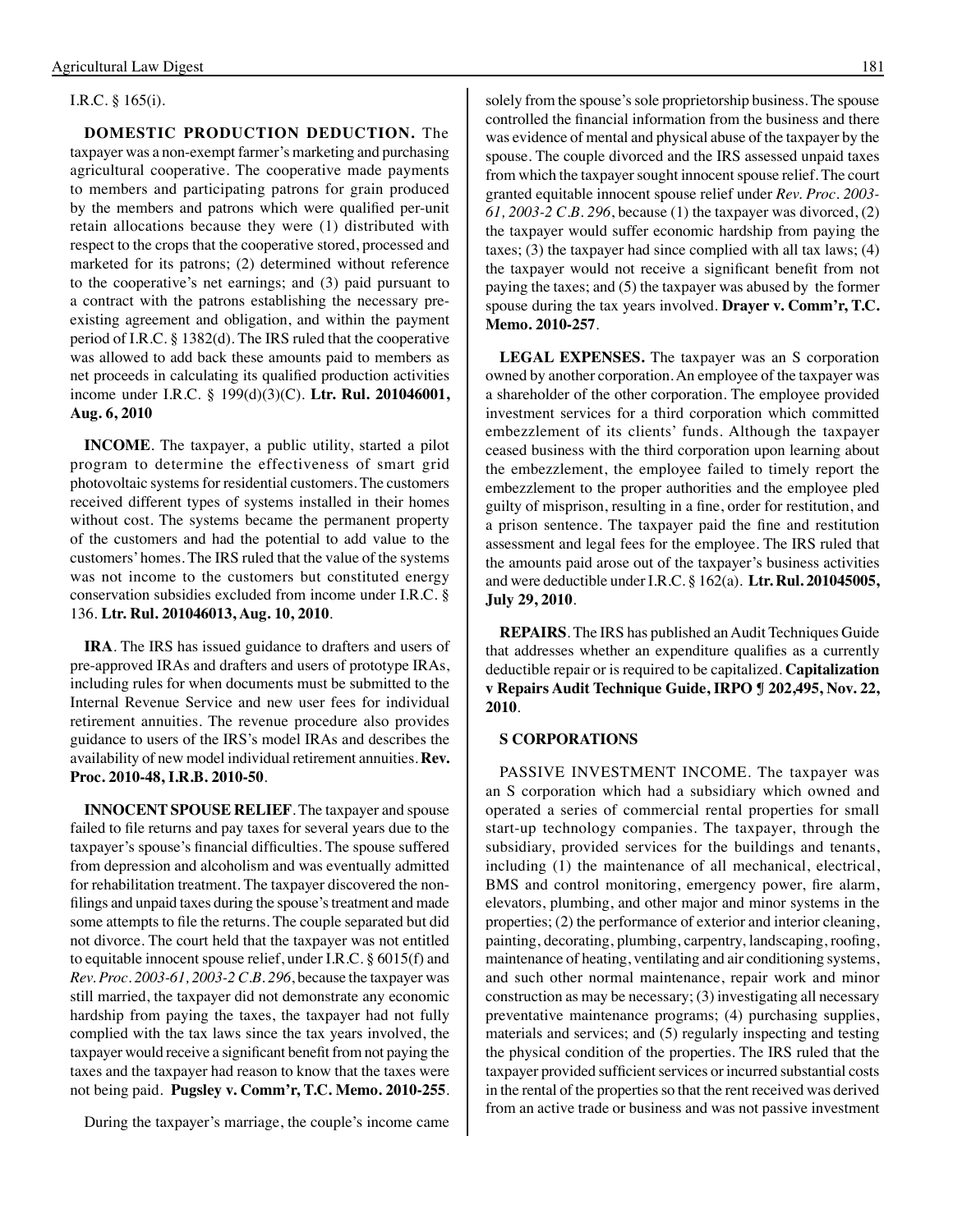#### income. **Ltr. Rul. 201045006, July 14, 2010**.

#### **Safe Harbor interest rates**

**December 2010** Annual Semi-annual Quarterly Monthly **Short-term AFR** 0.32 0.32 0.32 0.32 110 percent AFR 0.35 0.35 0.35 0.35 120 percent AFR 0.38 0.38 0.38 0.38 **Mid-term AFR** 1.53 1.52 1.52 1.52 110 percent AFR 1.68 1.67 1.67 1.67 120 percent AFR 1.83 1.82 1.82 1.81 **Long-term AFR** 3.53 3.50 3.48 3.47 110 percent AFR 3.89 3.85 3.83 3.82 120 percent AFR 4.24 4.20 4.18 4.16 **Rev. Rul. 2010-29, I.R.B. 2010-50**.

**TAX RETURN PREPARERS**. The IRS has published information on the new PTIN. "New regulations require all paid tax return preparers to apply for a Preparer Tax Identification Number  $-$  even those who already have one  $-$  before preparing any federal tax returns in 2011.

"The PTIN requirement is one of the first provisions being implemented in a new oversight program to help regulate the tax preparation industry. Beginning January 1, 2011, anyone paid to prepare all or substantially all of any federal tax return or claim for refund must have a PTIN. The requirement applies to all paid tax return preparers, including those who are enrolled agents, certified public accountants and attorneys.

"Tax return preparers can register immediately using a new PTIN sign-up system available through www.IRS.gov/taxpros. Tax return preparers who received their PTINs prior to Sept. 28, 2010, must register using the new sign-up system. Preparers will need to create an account, complete the PTIN application and pay a \$64.25 fee. To apply for a PTIN online, follow these four easy steps:

 "1. Create Your Account — Create an account by providing your name, email address and security question information. The system will then email your temporary password, which you will change when you go back to enter your information in the PTIN application.

"2. Apply for Your  $PTIN - Complete$  the online application by providing certain information from your previous year's tax return, professional credentials, and more.

 "3. Pay Your Fee — The application will transfer you to our partner bank where you will make your payment by credit card or direct debit.

 "4. Get Your PTIN — After the bank confirms your payment, your PTIN is provided online. If you already have a PTIN, you will retain the same number in most cases. You will also receive a welcome letter providing additional guidance.

"It only takes about 15 minutes to sign up online and receive your PTIN. If you opt to use the paper application, Form W-12, IRS Paid Preparer Tax Identification Number Application,

it will take 4-6 weeks to process. For more information, visit IRS.gov." **Special Edition Tax Tip 2010-13**.

## **property**

**DRAINAGE**. The plaintiffs owned farm land neighboring the defendant's property. The evidence showed that the plaintiffs' land had not historically flooded until after the defendant made changes to the defendant's land. The evidence showed that the defendant had filled wetlands on the defendant's property and dug a drainage ditch which directed water onto the plaintiffs' property. The filled wetland was used to grow crops where no crops were grown before. The plaintiffs also demonstrated that, before the conversion, the natural flow of draining water was from the plaintiffs' land on to the defendant's property but that this flow was reversed by the actions of the defendant. The trial court also noted that the defendant did most of the conversion at night, the conversion may violate state and federal wetland rules, and a neighbor testified that the defendant had diverted other drainage water after the neighbor refused to testify in the defendant's favor. The trial court ruled that the defendant unreasonably interfered with the natural flow of surface water in that the benefit to the defendant was outweighed by the harm to the plaintiffs' property. In a decision designated as not for publication, the appellate court affirmed, holding that the trial court's ruling was supported by substantial evidence. **Vokal v. Vokal, 2010 Minn. App. Unpub. 1133 (Minn. Ct. App. 2010)**.

## **STATE TAXATION OF AGRICULTURE**

**AGRICULTURAL USE**. The plaintiffs owned farm land which was used for farming in 2004 and 2005. In early 2006 the land was sprayed with herbicide in preparation for planting crops but no crop was planted because, by the planting date, a sale of the property to a developer was expected to close before a crop could be harvested. The property had been assessed at \$11,000 under special use valuation for 2004 and 2005 but the county assessed the property at \$3 million as urban land for 2006 because of the sale. The plaintiffs argued that the land was still eligible for agricultural valuation in 2006 because, as of January 1, 2006, the land was still intended to be farmed and the land had been farmed the previous two years. The court held that the county was authorized to value the land in 2006 as urban land because the land was not used as a farm in 2006 since no crop was planted or harvested. **Oakridge Development Co. v. The Property Tax Appeal Bd., 2010 Ill. App. LEXIS 1005 (Ill. Ct. App. 2010)**.

The plaintiff purchased 10.55 acres of land zoned as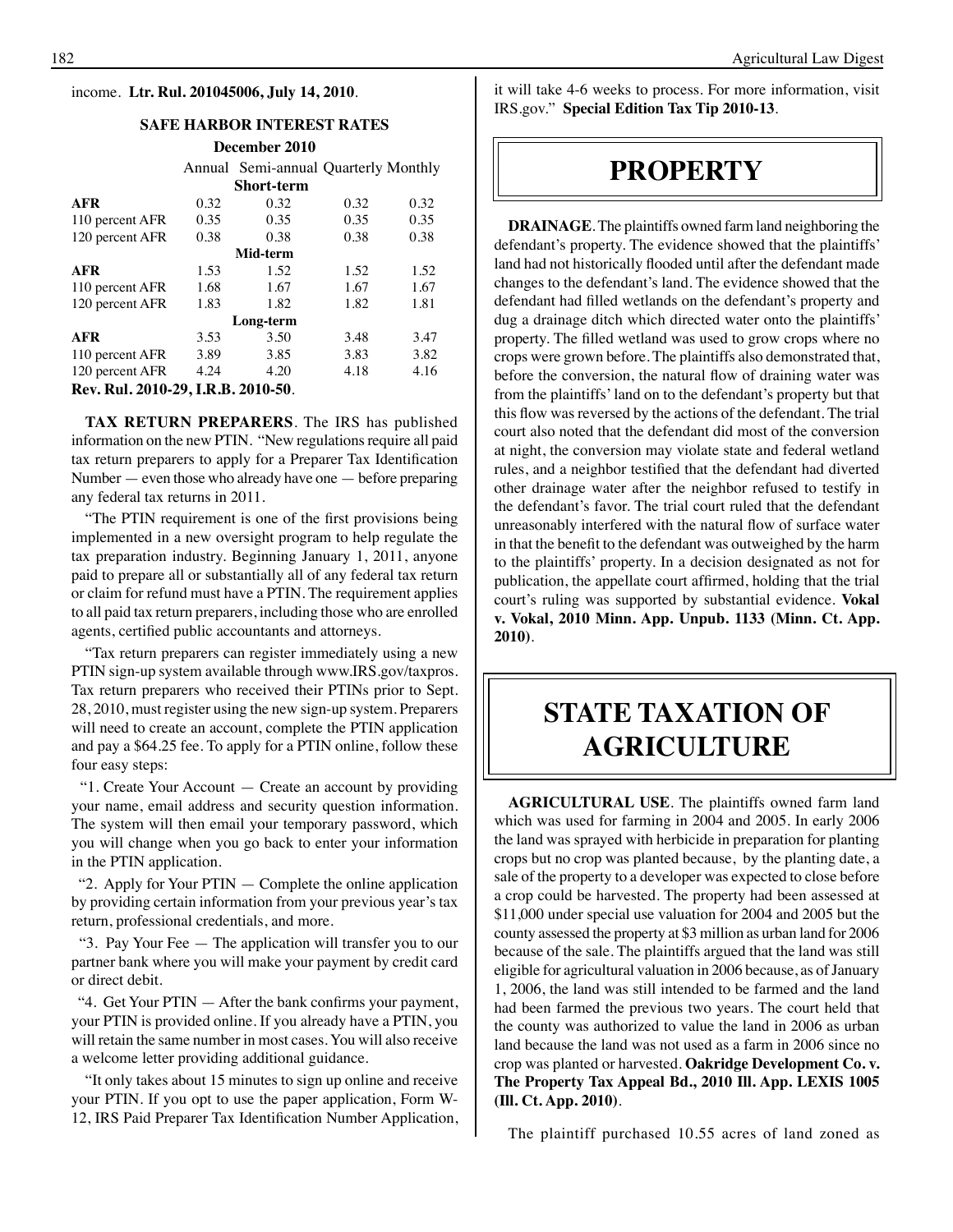residential and agricultural and built a residence on the land. The land was assessed for property taxes as residential property but the plaintiff appealed to the Iowa Property Assessment Appeal Board (PAAB), arguing that the property should be assessed as agricultural land. The appeal noted that for three years prior to the assessment, six acres were devoted to growing alfalfa, two acres were used for pasturing horses and two acres were timberland. The plaintiff also presented a Schedule F of the federal income tax return showing a loss from farming operations, with \$119 in agricultural program payments and \$15,221 in expenses. The assessor presented an analysis of the comparable income producing ability of the residence, at \$12,000 per year in rent, and the farm, which produced a loss. The assessor argued that, because the residence had a greater income producing ability, the property was properly assessed as residential. The PAAB ruled that the land was to be assessed as agricultural property, finding that the plaintiff was making a good faith attempt to profitably breed and raise horses. The PAAB noted that the losses were consistent with a new business, especially with horses. The trial and appellate courts affirmed the PAAB ruling as supported by substantial evidence. **Polk County Board of Review v. Property Assessment Appeal Bd., 2010 Iowa App. 855 (Iowa Ct. App. 2010)**.

The plaintiffs purchased a four acre rural property on which existed a hay barn, sheep barn, alfalfa crop land and a residence. The plaintiffs were employed full time and the wife intended to start a sheep breeding business on the property. The plaintiffs constructed a sheep pen but had no sheep on the property. After requests for information on the income from agricultural activities from the plaintiff went unanswered, the assessor assessed the property as residential. The plaintiff appealed the assessment to the Iowa Property Assessment Appeal Board (PAAB), arguing that the property should be assessed as agricultural land. The plaintiffs presented a federal income tax Schedule F showing a tax loss from the farming operations. The PAAB ruled that the land should be assessed as agricultural land because the plaintiffs were making a good faith effort to raise alfalfa and sheep. The trial and appellate courts affirmed the PAAB ruling as supported by substantial evidence. **Polk County Board of Review v. Property Assessment Appeal Bd., 2010 Iowa App. 834 (Iowa Ct. App. 2010)**.

**TIMBER**. The plaintiffs were North Carolina partnerships which owned forest land in West Virginia. The plaintiffs' operations were limited to managing the timber land, sustaining timber on the land and selling harvesting rights to third parties. The plaintiffs did no harvesting of the trees themselves. The plaintiffs were assessed West Virginia business excise taxes which the plaintiffs appealed, arguing that the management of timber land was exempt from the excise taxes as an agricultural operation. The court agreed with the plaintiffs, noting that the statute, W. Va. Code § 110-23-3.10, specifically included the management of timber land, if no harvesting activity is included, in the definition of agriculture. **Morris v. Heartwood Forestland Fund Limited Partnership, 2010 W. Va. LEXIS 137 (W. Va. 2010)**.

## **zoning**

**PRIOR NONCONFORMING USE**. The defendant inherited land from an aunt. The aunt had used a portion of the land since 1936 to pasture livestock until the aunt's death. Two other parcels were purchased in 1950 and 1957. In 1955 the city zoned the land purchased in 1957 as residential but allowed the aunt to keep livestock on the property. The other two parcels were zoned agricultural but were re-zoned as residential in 1983, with the city again allowing the aunt to pasture animals on the entire property. After the aunt died, the city informed the defendant that livestock was not permitted on land zoned residential and ordered the removal of the defendant's three horses and a mule. The defendant asserted the defense of prior non-conforming use but the trial court found the defendant guilty of violating the zoning law. On appeal, the appellate court reversed, holding that the original zoning citation was too broad. The court found that the original 1936 parcel and the parcel purchased in 1950 both had prior non-conforming uses in that the zoning laws, or lack thereof, did not prohibit the livestock until the subsequent zoning change in 1955. The remaining parcel obtained in 1957 did not have a prior nonconforming use but was very small in comparison to the whole property and was comprised of mostly wooded land not used to pasture livestock. Thus, a citation for the whole property was too broad and the small portion of the land which was in violation was too small to justify the citation. **City of Clear Lake v, Kramer, 2010 Iowa App. LEXIS 865 (Iowa Ct. App. 2010)**.

# **Agricultural Tax Seminars**

## May 10-11, 2011 I-80 Quality Inn, Grand Island, NE

Set your calendars to join us for expert and practical seminars on the essential aspects of agricultural tax law.

The seminars will be held on Tuesday and Wednesday from 8:00 am to 5:00 pm. Registrants may attend one or both days, with separate pricing for each combination. On Tuesday, Dr. Harl will speak about farm and ranch income tax. On Wednesday, Dr. Harl will cover farm and ranch estate and business planning. Your registration fee includes written comprehensive annotated seminar materials for the days attended and lunch.

More information will be posted in early 2011.